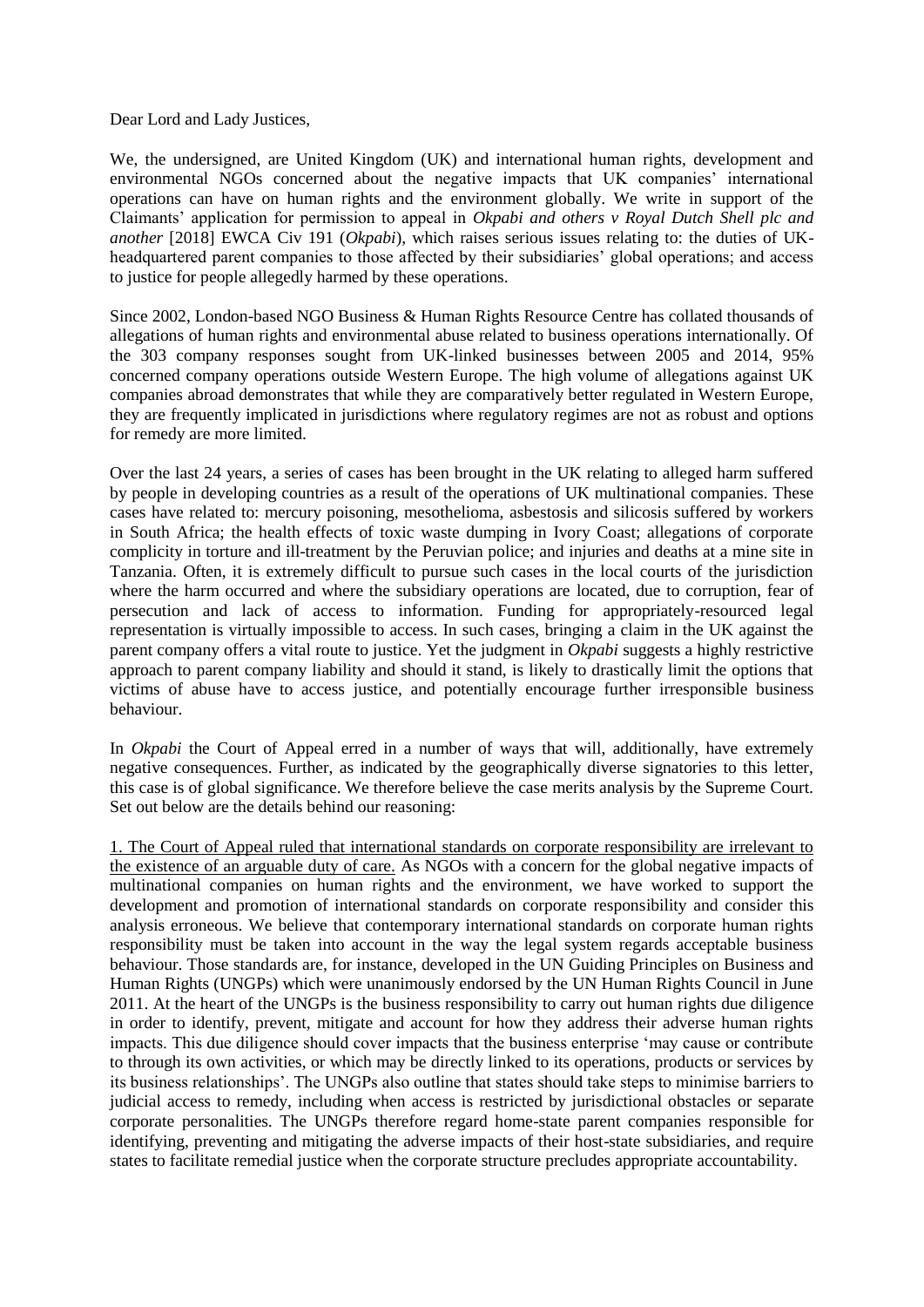Other relevant standards include the UN Committee on Economic, Social and Cultural Rights General Comment 24 which provides that States should require parent companies to ensure their subsidiaries, including those registered under the laws of another State, respect Covenant rights and conduct human rights due diligence. General Comment 24 also makes clear that States must facilitate access to justice in the face of challenges posed by the 'corporate veil'. In addition, General Comment 16 on Child Rights and Business from the UN Committee on the Rights of the Child outlines that States should require businesses to undertake child-rights due diligence, ensuring that business enterprises identify prevent and mitigate their impact on children's rights 'including across their business relationships and within global global operations'.

The UK government reaffirmed its commitment to implement the UNGPs in 2016, originally made in 2011, stating its expectation that companies 'treat as a legal compliance issue the risk of causing or contributing to gross human rights abuses wherever they operate' and 'adopt appropriate due diligence policies to identify, prevent and mitigate human rights risks, and commit to monitoring and evaluating implementation'. The UK has ratified both the International Covenant on Economic, Social and Cultural Rights and the Convention on the Rights of the Child. As such, the UK courts should have no difficulty in recognising these principles and drawing upon them in determining whether a parent company has an arguable duty of care to those affected by the operations of its subsidiaries. This would be in line with other jurisdictions that have found such standards arguably relevant, for instance the Ontario Superior Court of Justice in *Choc v. Hudbay Minerals Inc*., 2013 ONSC 1414. Parent companies must not be left to decide whether they owe a duty of care to those affected by the operations of their subsidiaries by taking a hands-off approach. Relevant normative frameworks on corporate responsibility, widely adopted by states, business and international organisations, should inform the human rights and environmental obligations owed by parent companies.

2. The decision by the Court of Appeal placed an impossibly high evidential burden on the Claimants in its restrictive interpretation of the test in *Chandler v Cape plc* [2012] 1 WLR 3111. The developing UK parent company liability jurisprudence is being relied on to bring corporate accountability cases in many other jurisdictions, including Canada, the Netherlands, Italy, and Germany (e.g. *Garcia v. Tahoe Resources Inc*., 2017 BCCA 39 – CanLII; *Yaiguaje v. Chevron Corporation*, 2015 SCC 42, [2015] 3 S.C.R. 69; *Ododo Francis v. ENI and Nigerian Agip Oil Company (NAOC)*; *Friday Alfred Akpan et al v. Shell*, Court of Appeal The Hague 17 December 2015, ECLI:NL:GHDHA:2015:3587; *Jabir et al vs. KiK Textilien und Non-Food GmbH*, Landgericht Dortmund, 2016) in which a number of the undersigned have been involved. Establishing that parent companies may have a duty of care to those impacted by the operations of their subsidiaries is an important global development. We are therefore concerned about the significant ramifications of the highly restrictive interpretation of *Chandler v Cape plc* in *Okpabi*.

In *Okpabi*, the Claimants were required to show that Royal Dutch Shell plc had active control of the subsidiary's operations and/or actively enforced group-wide mandatory standards. However, this is at odds with the guidance in *Chandler v Cape plc* which does not require proof of active control or enforcement. The restrictive interpretation in *Okpabi* will have two deleterious consequences:

i) In the first place, it places an extremely high evidential burden on the claimants at a stage in the proceedings in which they could not rely on disclosure rules. When the actual relationship between corporate entities is generally not in the public domain, it is enormously difficult to prove the *de facto* control one entity has over another. We fear that so long as this high evidential burden remains in place, victims will not be able to hold those truly responsible to account in the UK courts. Corporate groups must not be able to use court procedures to obstruct the examination of their hierarchies of responsibility.

ii) And secondly, if the parent company must be in the practice of intervening in the affairs of its subsidiary for a duty of care to arise, this will create a perverse incentive for parent companies to avoid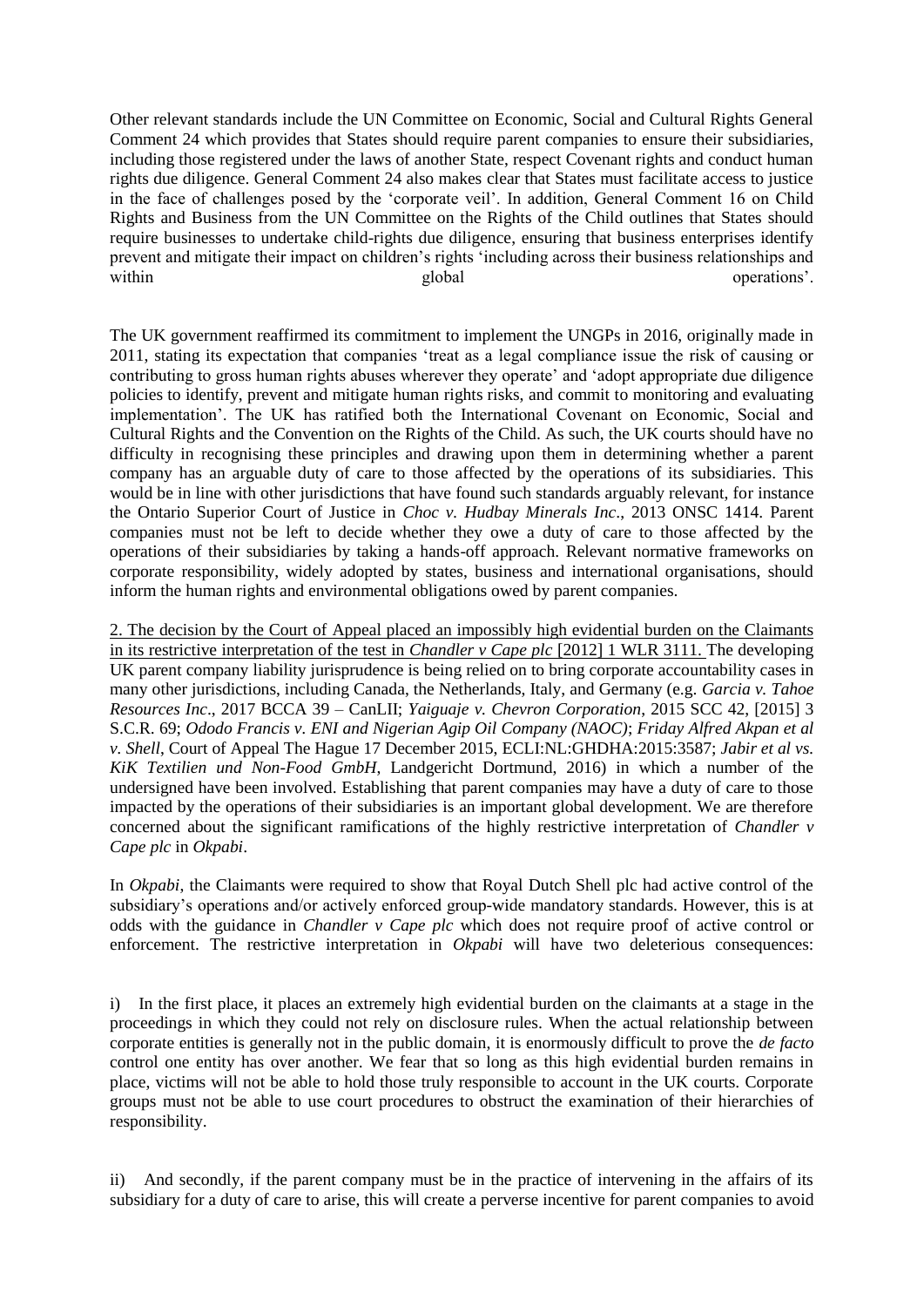improving the environmental, security and health and safety standards of specific subsidiaries. It has already been brought to our attention that oil and gas groups have been advised in accordance with *Okpabi* to reduce their involvement in emergency response planning to avoid incurring liability. This runs contrary to the prevailing move towards companies taking on more responsibility for standards in their subsidiaries and supply-chains.

3. The Court of Appeal opined that the size of a corporate group was relevant to the issue of legal responsibility. The Court held that since Royal Dutch Shell plc had established a large network of subsidiaries, it could not have intended to assume responsibility for the operations of each of those subsidiaries. We believe that it cannot be presumed from the size and geographical presence of a corporate group that the parent company has no or diminished legal responsibility for wrongful conduct of its subsidiaries or other commercial associates. Such responsibility depends on the specific facts of the case, but should the Court of Appeal's ruling stand, its consequence will mean a presumption that the larger the corporate group, the more its parent company is shielded from incurring liability. While the size of a corporate group does not necessarily determine the scale of its impacts, larger firms have more resources at their disposal to develop and implement policies and procedures to prevent harms occurring. Their position as market leaders means they are also in a position to influence practices throughout their sector.

The actions of UK-based multinationals can have enormous impacts, positive and negative, across the world. As UK and international human rights, development and environmental organisations, we consider this to be case of real significance with widespread ramifications which therefore warrants the analysis of the Supreme Court. Taking into account all the above, we believe there is strong reason for the Supreme Court to accept the Claimants' application for permission to appeal.

We look forward to being notified in accordance with practice direction 3 (3.3.18) should the appeal be granted and the intervention taken into account.

Yours Sincerely,

Corporate Responsibility Coalition (CORE) Friends of the Earth England, Wales and Northern Ireland (FoE EWNI) Christian Aid Traidcraft Exchange Catholic Agency for Overseas Development (CAFOD) Rights and Accountability in Development (RAID)

African signatories Friends of the Earth Nigeria/ Environmental Rights Action, Nigeria Green Alliance Nigeria (GAN) African Resource Watch (AFREWATCH), Democratic Republic of Congo Centre de Recherche Sur l'environnement, la Démocratie et les Droits de l'homme, Democratic Republic of Congo Green Advocates International /Monrovia, Liberia Narasha Community Development Group, Kenya Professor Jackie Dugard, University of the Witwatersand, South Africa

International signatories International Commission of Jurists (ICJ) International Federation for Human Rights (FIDH) International Corporate Accountability Roundtable (ICAR) Business and Human Rights Resource Centre (BHRRC) Environmental Defender Law Center (EDLC) Global Legal Action Network (GLAN) Global Initiative for Economic, Social and Cultural Rights